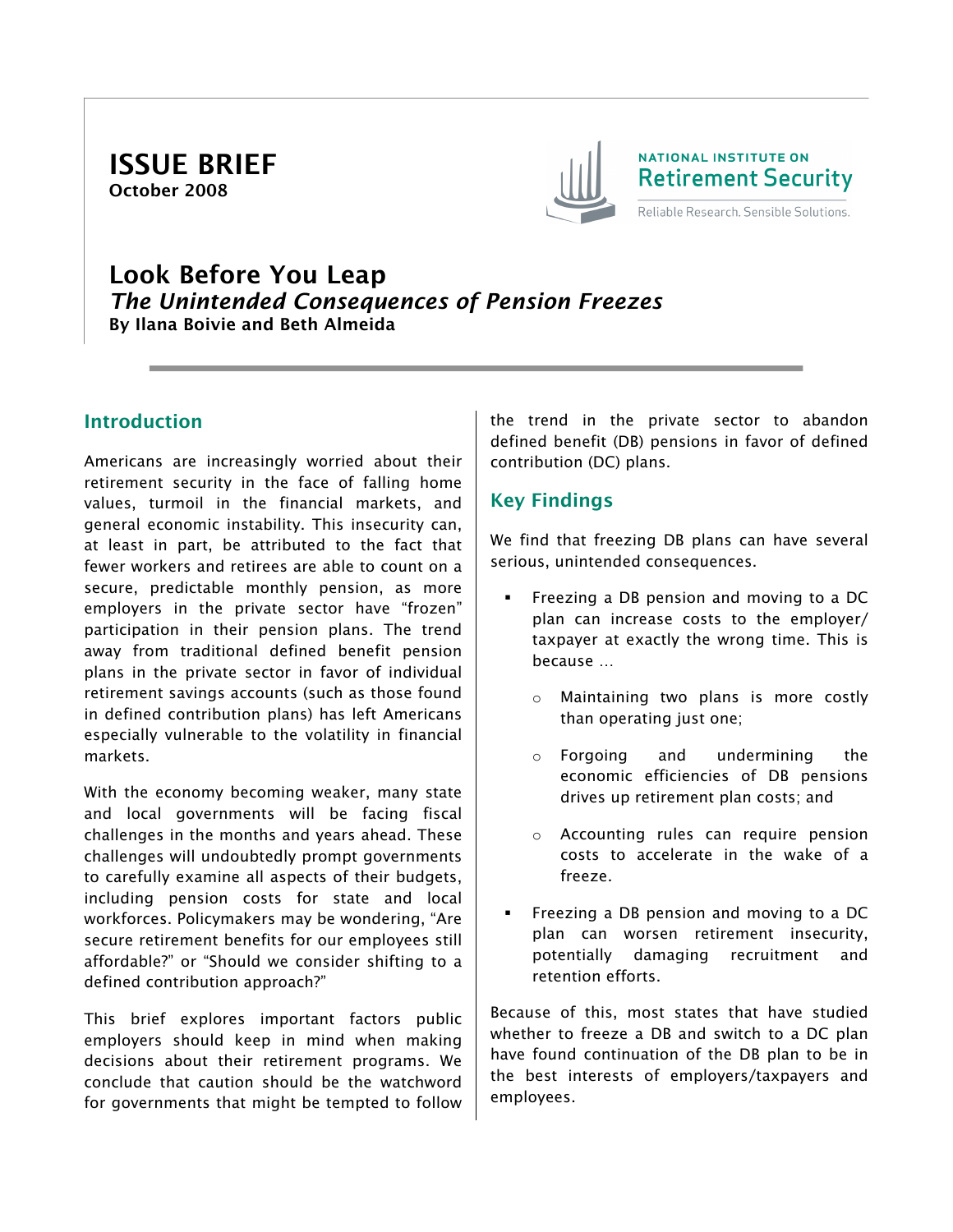#### The Anatomy of a Pension Freeze

An employer "freezes" a pension plan when it limits the ability of employees to earn benefits in the plan. An employer may have the option to "freeze" a pension by ending benefit accruals in the plan for all employees (sometimes described as a "hard freeze"), or to close the plan to newlyhired employees only (a "soft freeze"). Generally speaking, employers in the private sector have some latitude in deciding whether and how to freeze a plan. In the public sector, because of differences in the legal protections of benefits, employers are often limited to restricting freezes to new hires (soft freezes). Many employers have established new DC plans (or enhanced existing DC plans) in the wake of a pension freeze.

According to the Government Accountability Office (GAO) nearly half of private sector DB pension plans are currently closed to new entrants.1 Although employers often establish a new DC plan after freezing a DB pension plan, researchers have found that the replacement DC plans typically offer much less generous benefits than the DB plans being frozen.<sup>2</sup> Thus, given the high number of firms choosing to freeze their plan, it appears that fewer and fewer workers will receive secure retirement benefits in the future.<sup>3</sup> When DB pension plans are frozen, workers can experience grave consequences. Although the precise impact of a DB to DC switch hinges on specific plan provisions and benefit formulas, in general, mid-career and older workers will see the largest reductions in retirement income when a DB pension is frozen and replaced with a DC plan.4

In contrast to the unfortunate chill that has settled in over private sector DB pension plans, public sector plans are still faring well. Some 80 percent of public sector workers are still covered by a traditional pension, and, according to a recent GAO report, the majority of public sector pension plans have been fiscally sound, with a funded ratio of 80 percent or higher.<sup>5</sup> The consulting firm Wilshire Associates found that funding levels for 125 state pension plans increased to 95 percent in 2007 from 88 percent

in 2006.<sup>6</sup>

Despite the health of pension plans in recent years, state or local governments may be looking down the road to a tighter budget environment, especially in these tough economic times. When this occurs, proposals can surface to freeze DB pension plans and switch to DC plans as a way to save money. However, a careful examination of just what a plan freeze entails shows that freezing the plan will typically cause costs to *increase* significantly in the short run—not exactly the desired result for a state or municipality that is already in economic turmoil.

## Freezing a Pension Plan Can Increase **Costs**

Freezing a DB and moving to a DC plan can actually increase costs to public sector employers (and therefore, taxpayers) for several reasons.

*First, there is the simple fact that maintaining two plans is more costly than operating just one.* State and local governments typically do not have the option of transferring all employees out of a DB plan and into a new DC plan. Because of legal protections, it is often the case that only newlyhired employees may be "frozen out" of a DB plan in the public sector.<sup>7</sup> This means the employer/ taxpayer will have to bear administrative costs for two plans, at least until the DB plan is finally phased out completely, a process that could take many decades as employees in the system complete their careers, retire, and ultimately die.

*Second, employers that switch to DC plans will forgo the built-in economic efficiencies inherent in DB plans, and freezing a DB plan will actually undermine the economics of a frozen plan over time.* The economic efficiencies embedded in DB plans are substantial and stem from the pooled, professionally managed nature of these plans. DB plans save money by pooling risks and achieving greater investment returns, as compared with DC plans. According to one estimate, a DB plan can provide the same retirement income at about half the cost of a DC plan.<sup>8</sup> Thus, when a DB plan is frozen and replaced with a DC plan, far greater contributions from both employers/taxpayers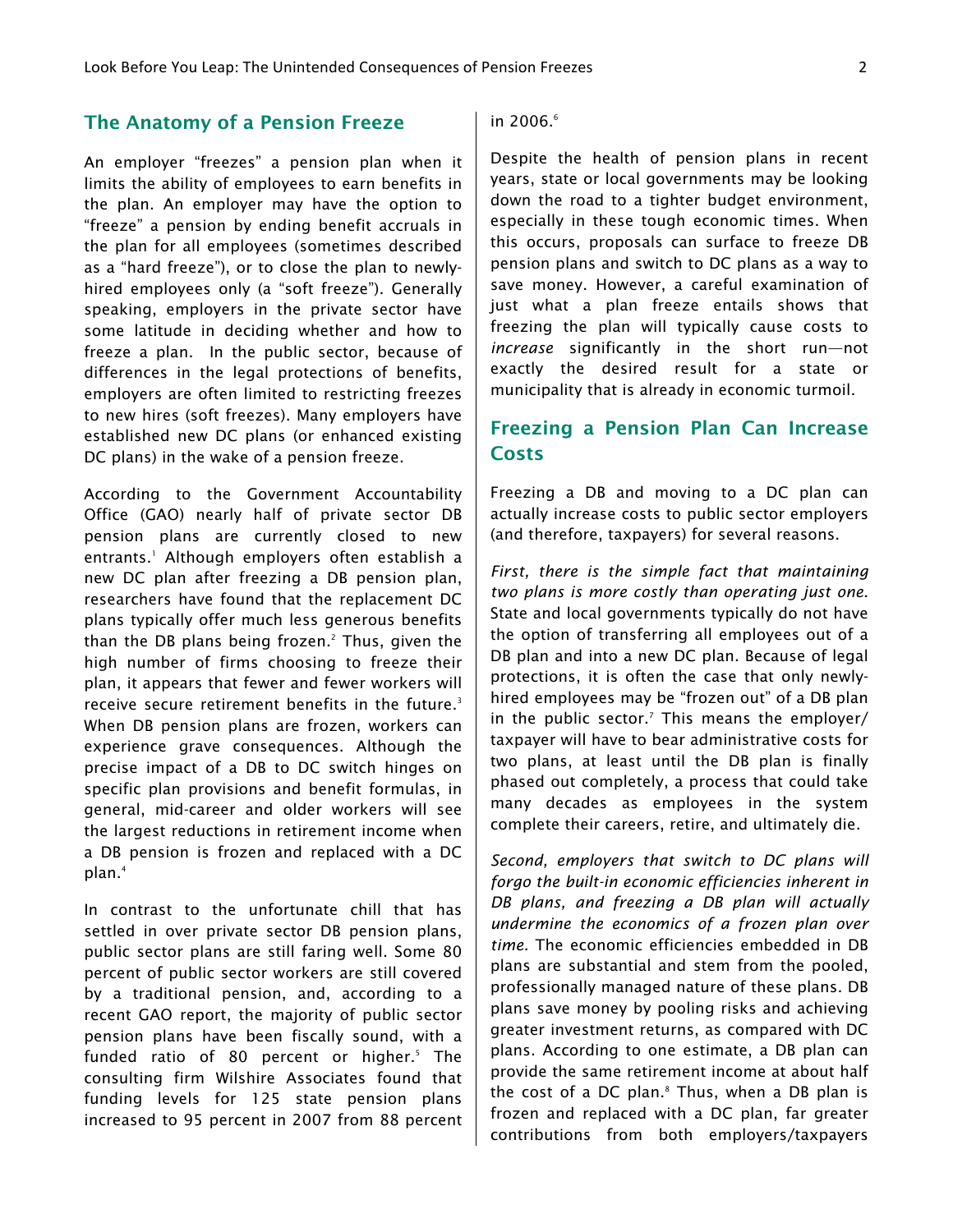and employees will be required to maintain the same level of benefit in the DC plan.

Of course, employers/taxpayers could save money by cutting retirement benefits, but by forfeiting the economic efficiencies embedded in DB plans, a switch to a DC will entail an even greater reduction in benefits than what would otherwise be required if benefits in the DB plan were modified. Moreover, benefit cuts (whether within a DB plan or as part of a DB-to-DC switch) would not be without repercussions (a point to which we return later).

Worse still, the frozen DB plan will, over time, see its economic efficiency erode. This is because freezing the plan prematurely accelerates the age profile of the plan, which can force changes to how the plan's assets are invested.

To illustrate this process, consider the advice that individuals in DC plans typically receive to gradually change their investment mix as they approach retirement age, forgoing higher return/higher risk assets like equities in favor of lower return/lower risk assets like bonds. While this is done for a good reason (to protect against market shocks later in life) it necessarily involves the sacrifice of some expected return. Unlike individuals, open (i.e. non-frozen) DB plans do not age. An open DB plan will have a mix of younger, middle-aged, and older participants, and for a mature plan, this mix will not change much over time. This means that an open DB plan can achieve better returns by maintaining a more diversified portfolio over time, as compared with individuals in DC plans who must shift to a more conservative asset allocation as they get closer to retirement age. Freezing the plan sacrifices valuable investment earnings employers/ taxpayers could have profited from had newer hires still been covered by the plan.

*The third reason why freezing a DB plan can drive up costs has to do with the accounting rules that govern public pension plans. These rules can cause an acceleration of required pension contributions*—*specifically, those to cover "unfunded liabilities"*—*in the wake of a freeze.* 

"Unfunded liabilities" exist in a DB plan when the value of assets in the pension trust is smaller than the value of plan's benefit obligations. A gap between the value of the assets in a plan and the plan's obligations can emerge for several reasons. For instance, unexpected events, such as a drop in the value of the fund's assets resulting from a shock to financial markets can lead to unfunded liabilities. But decisions on the part of the employer can also play a role—for instance an employer that fails to make required contributions to the plan, or that improves benefits in the plan without making commensurate contributions to pay for these, can also see unfunded liabilities develop in the plan.

Whether a DB plan is open or frozen, the obligation to pay for benefits earned in the past will remain. However, all the benefits in a pension plan do not become payable right away, because employees will only gradually become eligible to start drawing pension benefits. Accounting rules recognize this fact and allow these obligations to be paid for over time. But the Government Accounting Standards Board (GASB) does have rules prescribing exactly how this may occur. $9$ 

According to GASB, the payment period to fund these liabilities may be no more than 30 years and payments can be made either in level dollar amounts, or as a level percentage of the projected payroll of the active employees in the plan. In an open plan, payroll can be expected to continue to grow over time, as retiring employees are replaced by new hires, and average pay increases each year.

As a result, payment schedules in open plans can see the dollar amount of payments gradually increase, at the same rate as the growth in payroll. But once a plan is frozen to new entrants, the number of active members in the plan will steadily fall, as individuals retire, meaning an ever-smaller payroll base over which to spread payments. Because of this, accounting rules require that if a plan is frozen to new entrants, either the unfunded liability must be paid in level dollar amounts, or as a level percent of a decreasing payroll.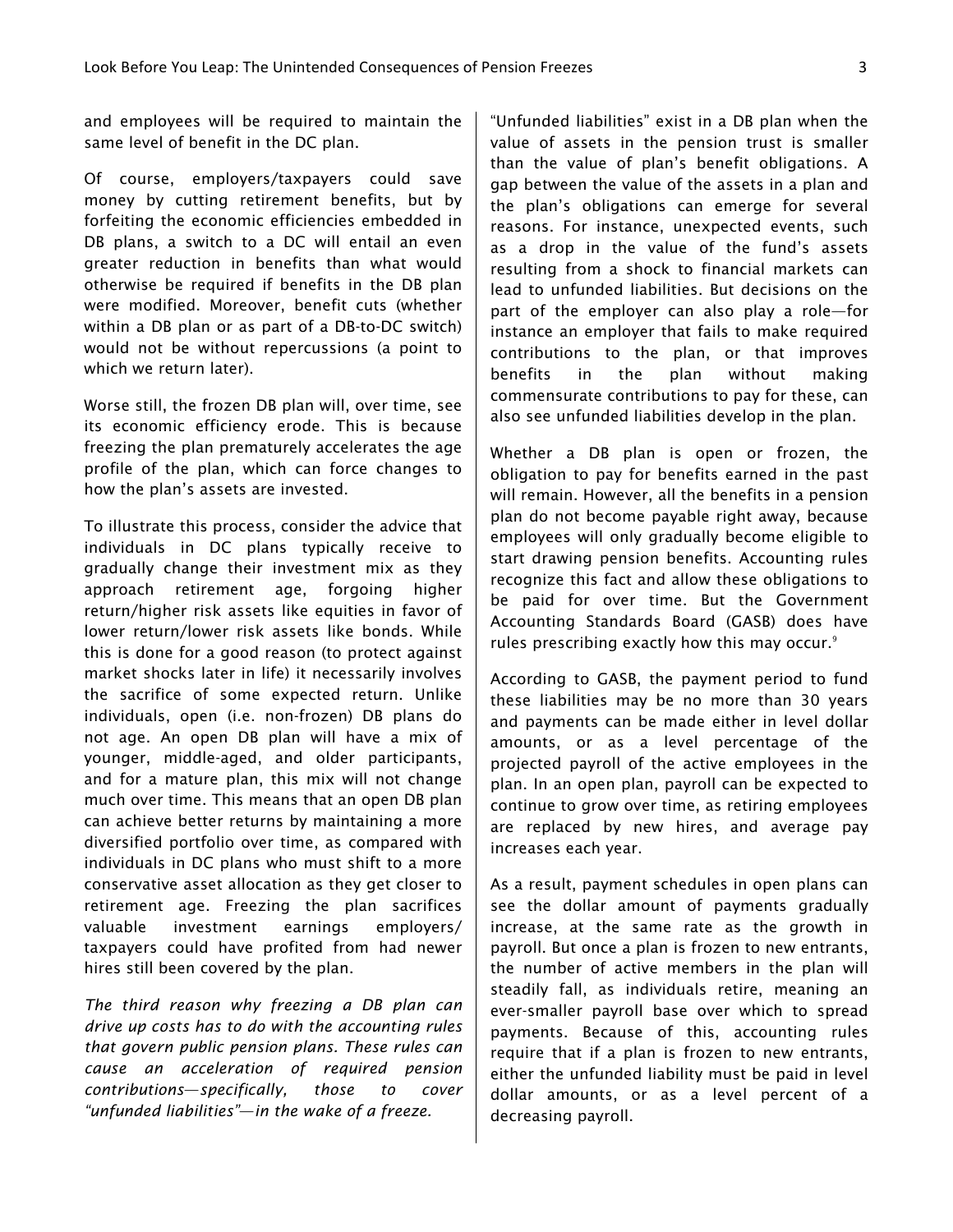In practice, this means that payments to retire any unfunded liability in a frozen plan will tend to be more front-loaded, as compared with an open plan that spreads these costs over a growing payroll base. In other words, a pension freeze can have a similar effect of a household refinancing a 30-year mortgage into a 15-year mortgage. By making larger payments sooner, the debt is paid down faster. While a household may have good reasons to want to retire its mortgage debt sooner, it probably would not do so if it was experiencing a temporary economic rough patch. Similarly, accelerating pension payments is unlikely to be a helpful strategy for a state or local government looking for ways to manage through a difficult fiscal environment.

Accounting rule-driven spikes in pension contributions can be significant, as the State of Alaska found out when it froze participation in its DB plans in 2005. The freeze forced additional contributions to the Teachers Retirement System to the tune of 14% of payroll, and required contributions to the Public Employees Retirement System totaled an additional 9% of pay.<sup>10</sup> These amounts were on top of the contributions that were otherwise required.

Ultimately, when the additional costs involved in a DB plan freeze—and a DC implementation—are known and accounted for, such a drastic move can be revealed as not only unnecessary, but as counterproductive.

# A DB to DC Switch Can Hurt Retirement Security for Employees, Recruitment/ Retention Efforts for Employers

As noted earlier, an employer can obviously reduce its pension costs by reducing the generosity of the benefits it offers, but doing so will have consequences. In theory, reducing employer costs by cutting benefits could be accomplished either by reducing benefits in a DB plan or as part of a switch to a DC plan. But the effect of any given reduction in employer cost will be more severe under a DB to DC switch than if benefits in the existing DB plan were reduced. Thus, a DB to DC plan switch will have a far worse impact on workers' retirement security. As a result, such a switch will likely have repercussions that impact negatively on recruitment and retention efforts.

The recent experience in West Virginia is instructive. In 1991, the West Virginia Teacher's Retirement System (TRS), a DB plan, was frozen, and all newly hired teachers were put into a new plan, the Teachers Defined Contribution Retirement System (TDC). $11$  The impetus for the freeze was large unfunded liabilities in the DB plan, which were the result of the failure of the state and many of the county school boards to make required contributions to the pension system for many years. In fact, for some years, from 1979 onward, the state and many of the county school boards failed to match even employee contributions to the retirement fund.<sup>12</sup> West Virginia continued adding new teachers to the TDC plan until 2004, after the state's Consolidated Public Retirement Board realized that many teachers had amassed very little in the way of assets for retirement. The average TDC account balance stood at just \$41,478, with a mere 105 of the 1,767 teachers over 60 years old having accumulated over \$100,000. (An account balance of \$100,000, if converted to an annuity, would provide a very modest monthly income of only about \$600 starting at age 65.) The most common reason cited by the teachers and school personnel for these "pitifully small" balances was their unfamiliarity with investing.<sup>13</sup> The state, concerned that teachers with inadequate retirement income would require some form of governmental assistance—either in the form of an increased retirement benefit or welfare and Medicaid<sup>14</sup>—decided that effective June 30, 2005, all newly hired teachers would be enrolled in the traditional DB pension plan, TRS, which had historically proven to offer greater and more secure retirement income.<sup>15</sup>

The enhanced security offered by DB plans appears to be highly valued by public employees. Public employees consistently express strong preferences in favor DB plans, according to national public opinion polls.<sup>16</sup> And when public sector employees are given a choice between a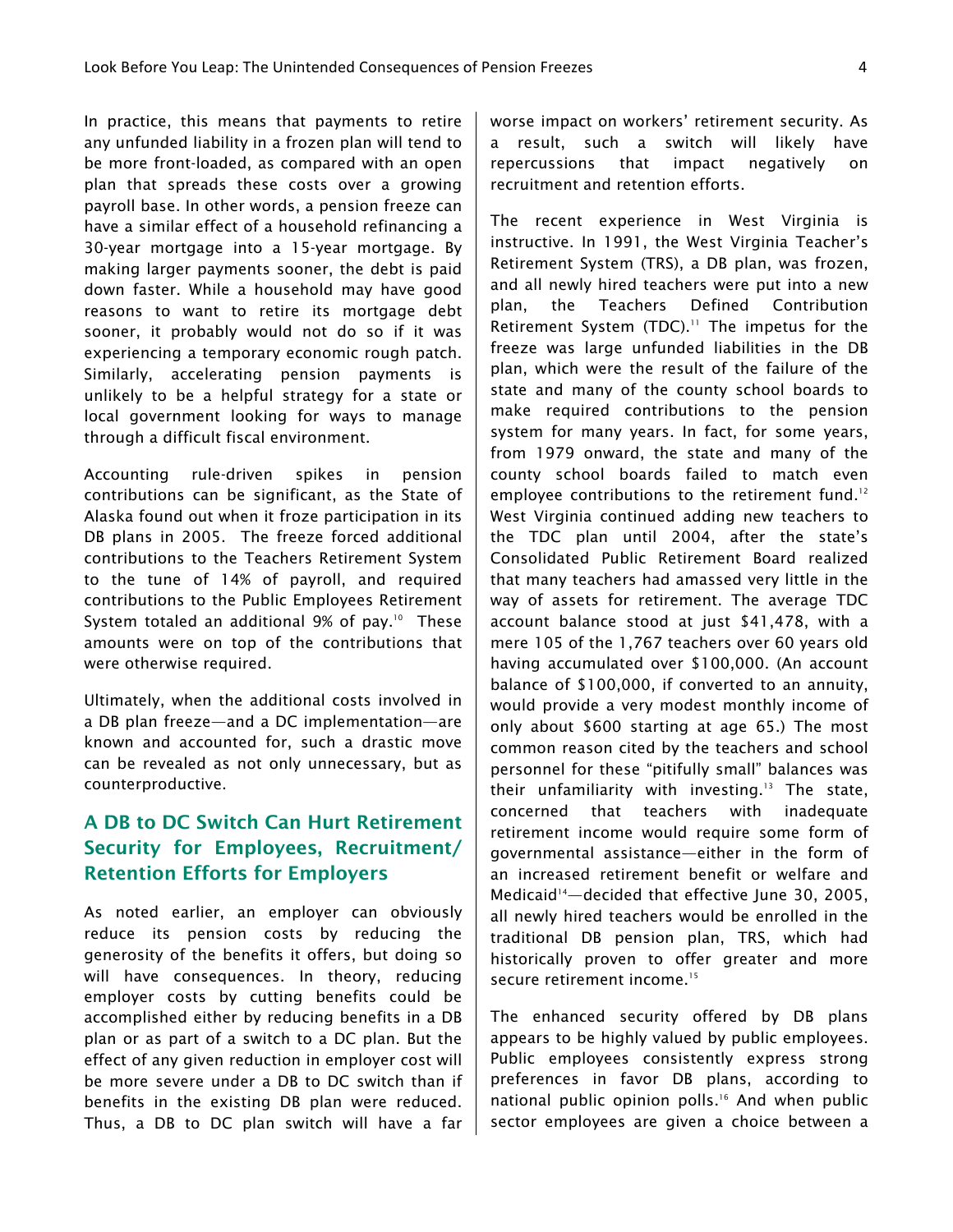traditional DB pension and DC plan, overwhelmingly the workers choose the DB plan.

A mere 3.3% of employees, for example, in the Ohio Public Employee Retirement System (PERS) elected the DC plan over the DB pension when offered, while 63% of Washington State PERS members chose an all-DB plan over the default of a combined DB and DC plan.<sup>17</sup>

And, as lawmakers in West Virginia found out, the preference among state employees in favor of DB plans can actually work to the state's financial advantage as well. After the once-frozen DB plan (TRS) was reopened to new hires, the state allowed teachers who had been hired into the DC plan (TDC) to choose whether they wanted to remain in TDC, or switch over to TRS. The state's retirement board had estimated that 10 percent or fewer of younger teachers (under 40 years old) would opt back into the DB plan, given the widely held notion that DC plans are more popular among younger workers. But an overwhelming number of these younger teachers—over 75 percent of them—decided to make the switch back to the TRS. Because so many younger employees made the switch, this had the effect of reducing the cost of re-opening the DB plan. A far cry from its initial \$78 million cost estimate, West Virginia is now estimating that the switch to the DB will actually save the state \$22 million.<sup>18</sup>

These revealed preferences for DB plans suggest that the plans are very important in attracting and retaining public sector employees. Thus, experts warn that freezing these plans and switching to DC plans can hamper recruitment, and even result in high turnover rates, labor shortages, increased training costs, and lower levels of productivity.<sup>19</sup>

## Studies Have Found that Freezing DB Plans and Switching to DC Costs More

Time after time, when states have studied whether to freeze a DB pension plan and move to a DC plan, they have found the cost of switching to be prohibitive. In Kansas, for example, a recent feasibility study found that moving to a DC plan would be significantly more expensive than a DB system, so a new, modified DB plan was implemented for new hires instead.<sup>20</sup>

A 2007 study conducted for the Employees' Retirement System of Rhode Island (ERSRI) found that, should the DB plan be frozen, the state would have to substantially *increase* payments to the ERSRI for several years in order to stay in compliance with governmental accounting rules. After some time, the study's authors found, payments to ERSRI may decline; however, they did not take into account any costs of administering or contributing to a replacement DC plan, costs that would undoubtedly offset much of these savings.<sup>21</sup>

In 2005, a similar study examined whether New Mexico should freeze its DB plan and adopt a DC plan for newly-hired teachers. It found that such a move could "not produce 'same or better' benefits," and that the change would result in either a decrease in retirement benefits, an increase in the plan's total cost, deterioration of the funded position of the frozen DB plan, or some combination of these three scenarios.<sup>22</sup>

#### Conclusion

Considering the costs and complexities of freezing DB plans and switching to DC plans, it is perhaps not surprising that most state and local governments have chosen to retain their pension plans. Although some public employers have had to make the difficult decision to reduce benefits because of tight budgetary constraints, they have generally found that modifying benefits within the existing DB pension framework has been the more cost effective option, rather than freezing the pension plan and instituting a new DC plan.

Certainly, the private sector trend of freezing DB plans and moving to DC plans is an unfortunate trend that has had serious, negative ramifications for many workers' retirement security prospects. The current economic turmoil has magnified this insecurity. Luckily, public sector employers can avoid the same regrettable results for their workforces by exercising caution, and allowing the facts to guide decision-making. In other words, policy makers are wise to look before they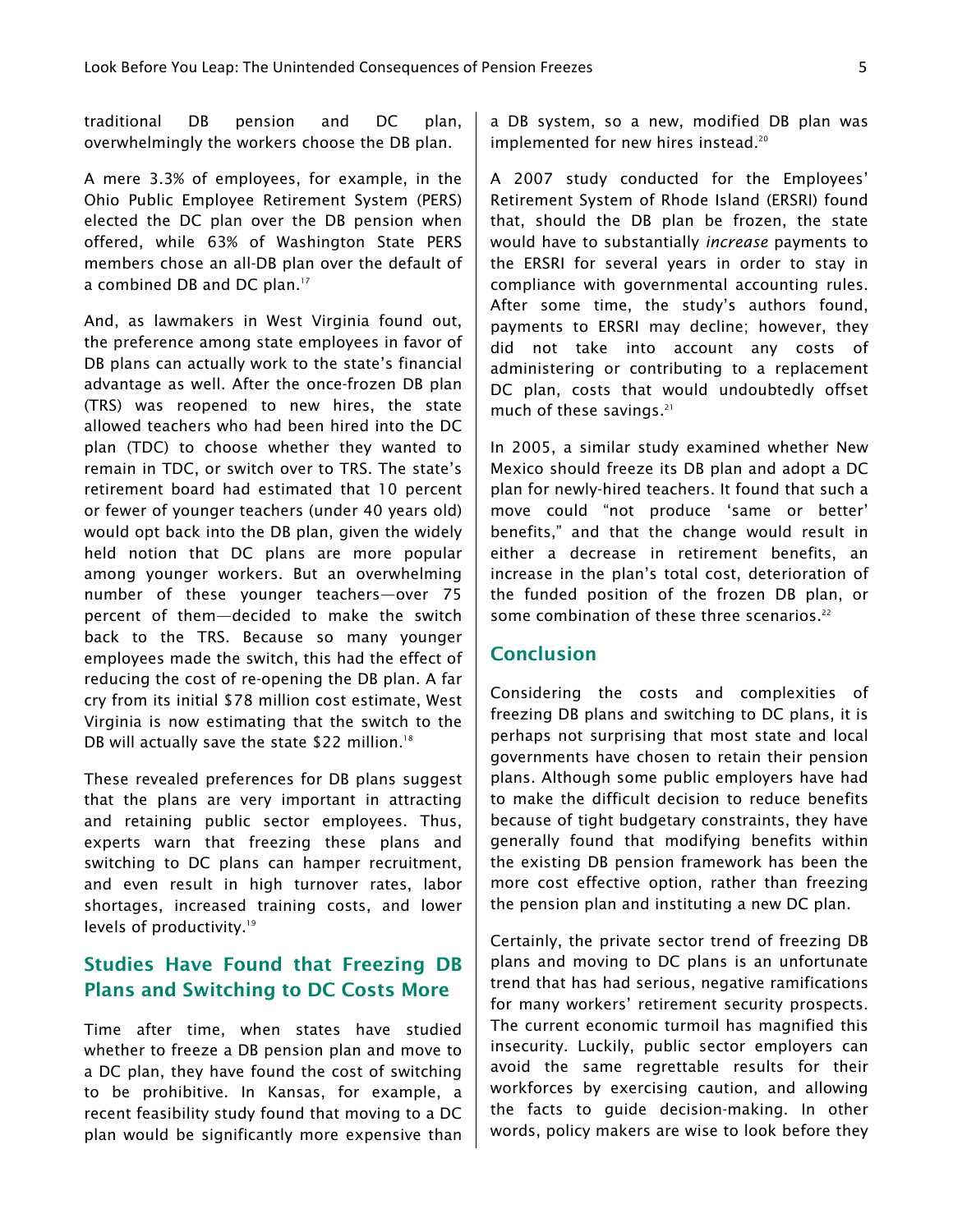leap, since freezing DB plans and switching to DC plans may carry unintended consequences.

Time and again, states that have carefully studied the issue have concluded that, even in tough economic times, continuing to provide retirement benefits via cost-effective DB plans meets the joint interests of fiscal responsibility for employers/taxpayers and retirement security for employees.

### **Endnotes**

1 U.S. Government Accountability Office. 2008. *Defined Benefit Pensions: Plan Freezes Affect Millions of Participants and May Pose Retirement Income Challenges*. GAO-08-817. Washington, DC: U.S. Government Accountability Office.

2 Ghilarducci, T., & Sun, W. 2006. "How defined contribution plans and 401(k)s affect employer pension costs." *Journal of Pension Economics and Finance*, 5(2), 175-96. Blake, D. 2000. "Does it matter what type of pension scheme you have?" *The Economic Journal*, 110(461), F46-F81.

3 The Pension Benefit Guaranty Corporation. 2005. *An Analysis of Frozen Defined Benefit Plans*. Washington, DC: The Pension Benefit Guaranty Corporation.

4 Van Derhei, J. 2006. "Defined Benefit Plan Freezes: Who's Affected, How Much, and Replacing Lost Accruals." *EBRI Issue Brief No. 291*. Washington, DC: Employee Benefit Research Institute.

5 U.S. Government Accountability Office. 2008. *State and Local Government Retiree Benefits: Current Funded Status of Pension and Health Benefits.* GAO 08-223. Washington, DC: U.S. Government Accountability Office.

6 Wilshire Consulting. 2008. *2008 Wilshire Report on State Retirement Systems: Funding Levels and Asset Allocation.* Santa Monica, CA: Wilshire Associates Incorporated.

7 Wojcik, J. 2008. "Public entities generally keep traditional pension plans." *Business Insurance.* August 12, 2008.

8 Almeida, B. and W. Fornia. 2008. *A Better Bang for the Buck: The Economic Efficiencies of Defined Benefit Pension Plans.* Washington, DC: National Institute on Retirement Security.

9 GASB. 2007. *Governmental Accounting and Financial Reporting Standards – Volume II.* Statement 25, Paragraph 36(f) and Statement 27, Paragraph 10(f). Norwalk, CT: GASB.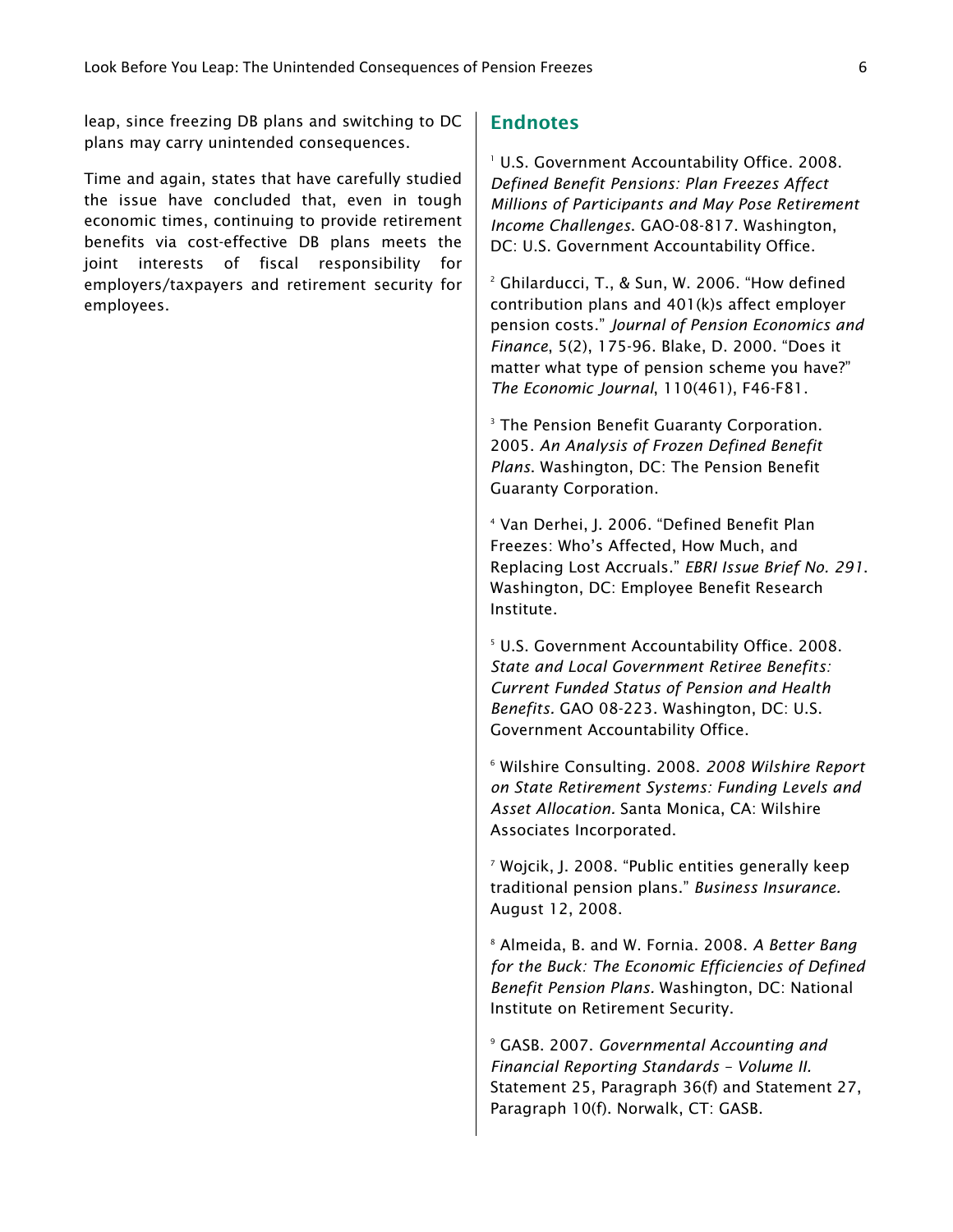10 Alaska Retirement Management Board. 2006. Minutes of October 2-4, 2006 Meeting. at http://revenue.state.ak.us/treasury/programs/pr ograms/other/armb/meetings.aspx

11 Consolidated Public Retirement Board & Buck Consultants, LLC. 2008. *Individual Voluntary Option for Members of the Teachers' Defined Contribution (DC) Retirement System to Transfer to the Teachers' Retirement System (TRS).* Retirement Choice Decision Guide, CPRB.

<sup>12</sup> Mathis, N. 1989. "W. Virginia pension fund going broke, union says." *Education Week*. September 28, 1989.

<sup>13</sup> Levitz, J. 2008. "When 401(k) investing goes bad: Teachers in West Virginia offer a valuable lesson for what not to do." *The Wall Street Journal*. August 4, 2008.

<sup>14</sup> Anderson, J.D. 2005. "State: Reviving teacher benefit plan will save money." *The Intelligencer*, June 21, 2005.

<sup>15</sup> Consolidated Public Retirement Board & Buck Consultants, LLC. 2008. *Individual Voluntary Option for Members of the Teachers' Defined Contribution (DC) Retirement System to Transfer to the Teachers' Retirement System (TRS)*. Retirement Choice Decision Guide, CPRB.

<sup>16</sup> Matthew Greenwald & Associates, Inc. 2004. *Retirement Plan Preferences Survey: Report of* 

*Findings.* Schaumburg, IL: Society of Actuaries. Almeida, B., K. Kenneally and D. Madland. 2008. "The New Intersection on the Road to Retirement: Public Pensions, Economics, Perceptions, Politics, and Interest Groups." *Wharton Pension Research Council Working Paper.* WP 2008-12. Philadelphia PA: University of Pennsylvania.

<sup>17</sup> Olleman, M.C. 2007. "Defined contribution experience in the public sector." *Benefits & Compensation Digest*, 44(2), 20-24.

<sup>18</sup> Kabler, P. 2008. "State to save \$22 million in teacher pension switch." *Charleston Gazette.* August 26, 2008.

19 Gabriel, Roeder, Smith, and Company. 2005. *New Mexico Educational Retirement Board: Defined Contribution Retirement Plan Study.* Dallas, TX: Gabriel, Roeder, Smith, and Company.

20 Wojcik, J. 2008. "Public entities generally keep traditional pension plans." *Business Insurance.* August 12, 2008.

21 Gabriel, Roeder, Smith, and Company. 2007. *Projections of ERSRI with Frozen Participation.* Irving, TX: Gabriel, Roeder, Smith, and Company.

<sup>22</sup> Gabriel, Roeder, Smith, and Company. 2005. *New Mexico Educational Retirement Board: Defined Contribution Retirement Plan Study.* Dallas, TX: Gabriel, Roeder, Smith, and Company.